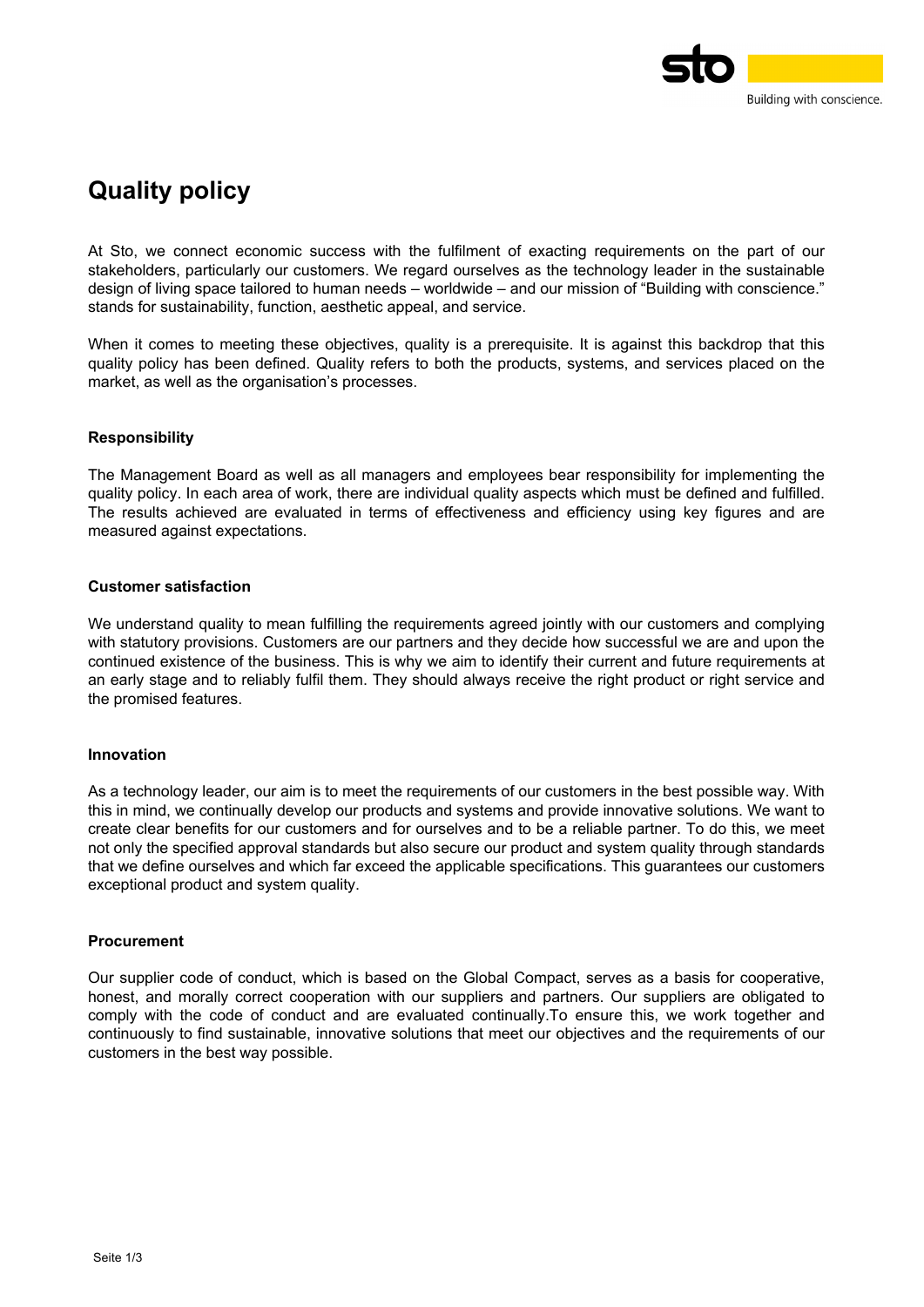

## **Sustainability**

Quality and sustainability are closely linked. Both quality and sustainability aspire to achieve high quality in terms of products, our lives, and our environment. They require patience, diligence, reflection, and perseverance to be effective. Both objectives provide the basis for our social responsibility towards customers and the public, employees, partners, and other stakeholders. Quality makes a contribution to all facets of sustainability – economically, ecologically, and socially. In turn, sustainability provides companies with key momentum to define objectives and processes with a more quality-driven, long-term, and prudent focus.

#### **Employee motivation**

Quality is based in large part on motivating our employees. Providing a sense of purpose and transparency makes a key contribution to ensuring motivation. This forms the basis for trustworthy cooperation between our employees and our customers on the one hand, but also our suppliers and service providers on the other.

#### **Employee qualifications**

Ensuring that all employees are qualified for their roles is a further key prerequisite for success. Accordingly, Sto is committed to providing instruction and professional development courses to nurture employees and enable them to safeguard and pass on knowledge.

#### **Information & communication**

This quality policy is communicated to all employees within the Sto Group and they are obligated to familiarise themselves with it, understand it, and act in accordance with it. The quality policy is publicly accessible and is communicated by the people appointed by Sto. This is the only way in which Sto is able to meet its quality objectives.

#### **Success**

We want to safeguard and build on the success of our company by providing customers with innovative products, services, and solutions. Success should provide the resources we need to achieve our quality objectives, while also safeguard (secure) jobs on a long term basis.

#### **Continuous improvement**

We strive to continuously enhance the quality of our products. By setting objectives, we commit ourselves to continuous improvement. The information and resources required to define, implement, and monitor objectives are provided.

#### **Management system**

Our aim is to systematically expand our quality management activities. Quality management serves to improve process quality, work quality, and, with this, product and service quality. Based on the quality policy, process objectives are derived, requirements are determined and evaluated, and measures are developed and implemented. We are committed to this.